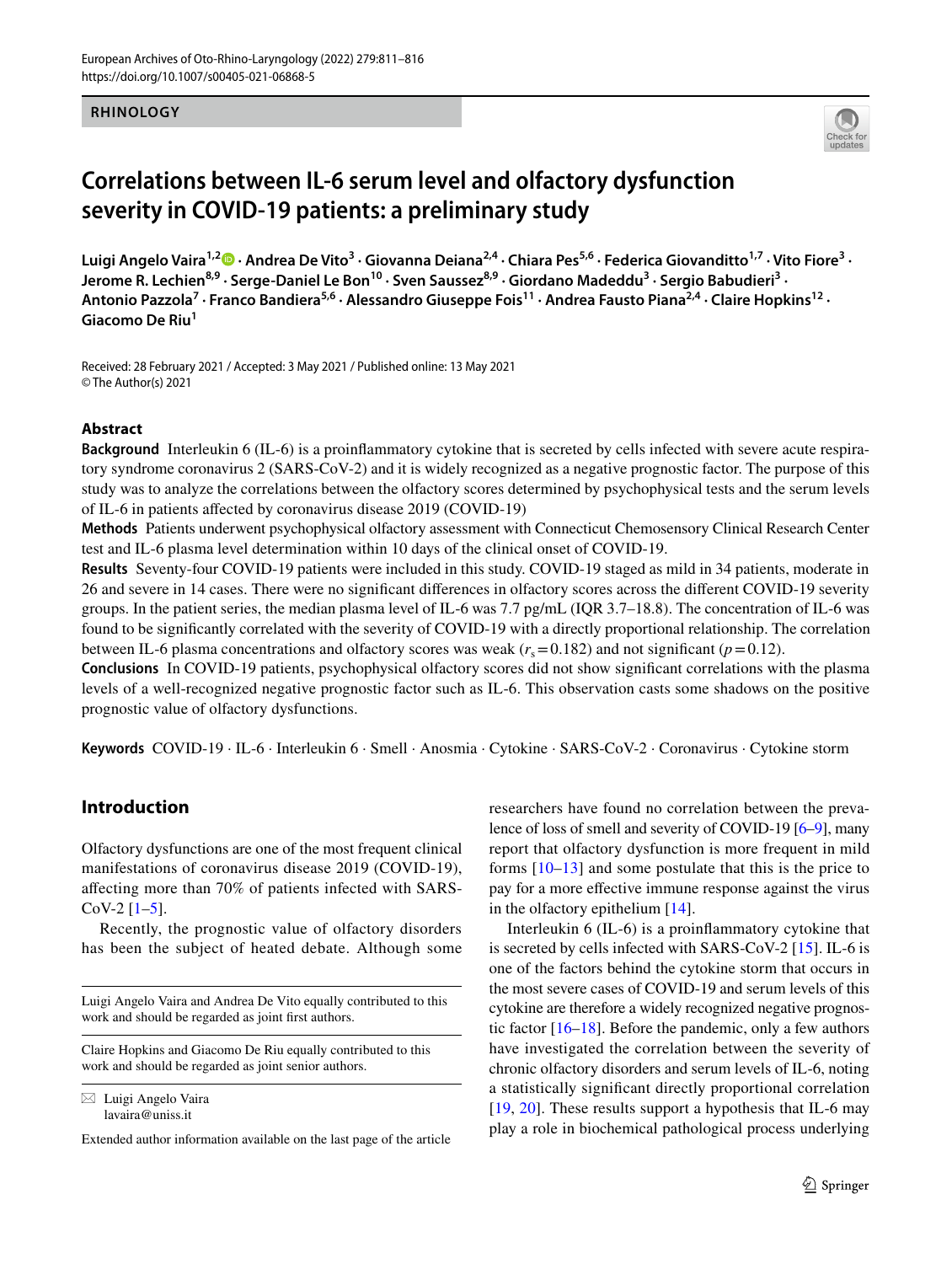these chronic olfactory dysfunctions [\[19\]](#page-4-10). However, this directly proportional correlation conficts with what has been proposed in COVID-19 patients in whom the severity of olfactory dysfunction appears to be inversely proportional to the severity of COVID-19 [\[10–](#page-4-4)[13](#page-4-5)] and therefore likely inversely proportional to serum IL-6 levels, assuming that serum IL-6 levels largely refect the severity of COVID-19 pneumonia and other major organ involvement.

The purpose of this study was therefore to analyze the correlations between the olfactory scores determined by psychophysical tests and the serum levels of IL-6 in patients afected by COVID-19 and admitted to the University Hospital of Sassari. We hypothesize that severity of olfactory dysfunction will be inversely proportional to serum IL-6 levels, which are a marker of COVID-19 disease severity.

#### **Materials and methods**

This cohort observational study was conducted in the COVID departments of the University Hospital of Sassari (Infectious and Tropical Disease, Pneumology, Onco-COVID and Neuro-COVID operative units) between January 10 and February 1, 2021.

To be enrolled in the study, patients had to meet the following inclusion criteria: adults over 18 years of age, rhino-pharyngeal swab positive for SARS-CoV-2 infection, COVID-19 symptoms present for less than 10 days, patient acceptance for participation in the study. On the contrary, the study exclusion criteria were: uncooperative patients, assisted ventilation, psychiatric or neurological disorders, previous surgery or radiotherapy in the oral and nasal cavities, pre-existing self-reported smell and taste alterations, history of head trauma, allergic rhinitis, chronic rhinosinusitis.

All patients provided informed consent for participation in the study. The study protocol was approved by University Hospital of Cagliari Ethical Committee (PG/2021/5471).

Some clinical and epidemiological information was collected for all patients: age, gender and COVID-19 symptoms. All patients were followed up clinically until the nasopharyngeal swab was negative. The overall clinical severity of COVID-19 was classifed according to Tian et al*.* [\[21\]](#page-4-12) in mild, moderate, severe and critical.

Psychophysical olfactory evaluation was performed with the Connecticut Chemosensory Clinical Research Center test (CCCRC). The CCCRC is a validated, widely used and easy to perform psychophysical test. The methodology, the scoring system and its application in COVID-19 patients have been extensively described in previous studies [\[22](#page-4-13)[–25\]](#page-5-0). The CCCRC includes the assessment of the olfactory threshold using solutions with increasing concentration of N-butyl acid and an identifcation task for common odorants. The olfactory score thus obtained allows to clinically classify the olfactory function in fve categories: normal (scores 90 and 100), mild (scores 70 and 80), moderate (scores 50 and 60) or severe hyposmia (scores 20, 30 and 40) and anosmia (scores 0 and 10).

Within 24 h after the olfactory test, plasma levels of IL-6 (reference value <5.9 pg/mL) were determined on a peripheral blood sample taken from each patient by means of a fully automated Elecsys system on a cobas e801 platform (Roche Diagnostics, Basel, Switzerland) as previously described [[18](#page-4-9)].

The statistical analysis was performed with SPSS 26.0 (IBM, Armonk, NY, USA). Categorical variables are reported in numerals and percentages of the total. Descriptive statistics for quantitative variables are given as the mean $\pm$ standard deviation (SD) or median (interquartile range–IQR). The Kruskal–Wallis Test was performed to evaluate the statistical signifcance of diferences in olfactory scores between clinical severity groups. Post hoc analysis with Mann–Whitney *U* test was used to defne the different relationships of the olfactory severity score and IL-6 blood levels with each of the COVID-19 severity subgroups. The correlation between olfactory scores and IL-6 levels was assessed with the Spearman rank correlation coefficient. The level of statistical significance was set at  $p < 0.05$  with a 95% confdence interval.

# **Results**

Seventy-four COVID-19 patients who met the inclusion and exclusion criteria were included in this study. Table [1](#page-2-0) summarizes the epidemiological and clinical characteristics of the patients (Table [1](#page-2-0)).

COVID-19 was staged as mild in 34 patients, moderate in 26 and severe in 14 cases. At the time of psychophysical evaluation, 55 patients (74% of the cohort) presented with olfactory dysfunction including anosmia (14 cases; 18.9%), severe hyposmia (12 cases; 16.2%), moderate hyposmia (18 cases; 24.3%) and mild hyposmia (11 cases; 14.9%), the remainder having normosmia. Overall, the median olfactory score was 60 (IQR 30–87.5). There were no significant differences in olfactory scores across the diferent COVID-19 severity groups (Tables [2,](#page-2-1) [3\)](#page-2-2).

In the patient series, the median plasma level of IL-6 was 7.7 pg/mL (IQR 3.7–18.8). The concentration of IL-6 was found to be significantly correlated with the severity of COVID-19 with a directly proportional relationship (*p*<0.001) (Table [2](#page-2-1)). Post hoc analysis with Mann–Whitney U test post hoc analysis showed that IL-6 blood concentration diferences were signifcantly diferent across all COVID-19 severity subgroups analyzed (Table [3](#page-2-2)). The correlation between IL-6 plasma concentrations and olfactory scores was weak  $(r<sub>s</sub>=0.182)$  and not significant  $(p=0.12)$  (Fig. [1](#page-3-0)).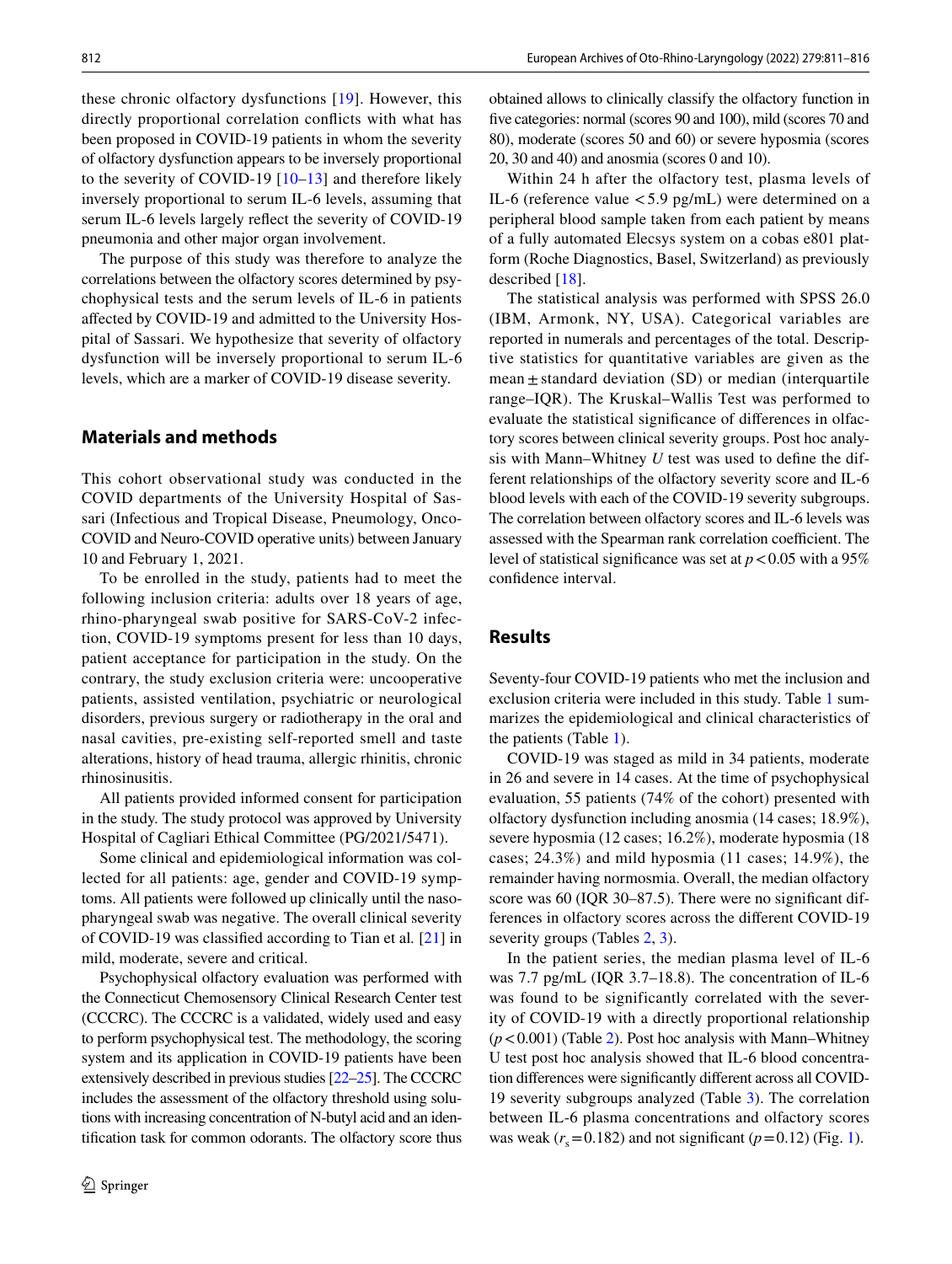<span id="page-2-0"></span>

| <b>Table 1</b> General and clinical features of the study population |
|----------------------------------------------------------------------|
|----------------------------------------------------------------------|

| Gender                                                              |                                    |
|---------------------------------------------------------------------|------------------------------------|
| Male                                                                | 47 (63.5%) [95% CI 51.5–74.4%]     |
| Female                                                              | 27 (36.5%) [95% CI 25.6–48.5%]     |
| Age (years)                                                         | $63.4 \pm 13.4$ [95% CI 60.9–66.5] |
| $Mean + SD$                                                         |                                    |
| Days from COVID-19 symptoms $7.2 \pm 3.2$ [95% CI 6.5–7.9]<br>onset |                                    |
| $Mean + SD$                                                         |                                    |
| Clinical stage                                                      |                                    |
| No. of patients $(\%)$                                              |                                    |
| Mild                                                                | 34 (46%) [95% CI 34.3–57.9%]       |
| Moderate                                                            | 26 (35.1%) [95% CI 24.4–47.1%]     |
| Severe                                                              | 14 (18.9%) [95% CI 10.7–29.7%]     |
| Critical                                                            | 0 (0%) [97.5% CI 0-4.7%]           |
| Olfactory function assessment<br>No. of patients $(\%)$             |                                    |
| Normal                                                              |                                    |
|                                                                     | 19 (25.7%) [95% CI 16.2–37.2%]     |
| Mild hyposmia                                                       | 11 (14.9%) [95% CI 7.6–25%]        |
| Moderate hyposmia                                                   | 18 (24.3%) [95% CI 15.1–35.7%]     |
| Severe hyposmia                                                     | 12 (16.2%) [95% CI 8.7–26.6%]      |
| Anosmia                                                             | 14 (18.9%) [95% CI 10.7–29.7%]     |

*95% CI* 95% confdence interval, *SD* standard deviation

#### **Discussion**

To the best of our knowledge, only one article has previously evaluated the correlation between olfactory dysfunction in COVID-19 and IL-6 levels [[26](#page-5-1)]. In this study, Cazzolla et al*.* reported a signifcant directly proportional correlation between IL-6 levels and the presence of self-reported olfactory dysfunction. This fnding seems to be in line with what has been reported for other chronic infammatory olfactory dysfunctions [[19,](#page-4-10) [20](#page-4-11)] but, considering that high levels of IL-6 are a well-established negative prognostic factor [[16–](#page-4-8)[18](#page-4-9)], it would be in contrast to the fact that olfactory disorders seem to represent a favorable prognostic index in COVID-19 patients [[10](#page-4-4)–[13\]](#page-4-5). However, the study of Cazzolla et al*.* presents some major limitations which reduce the reliability of the results and that we have tried to overcome

in the present study. First, the assessment of the olfactory function is not based on psychophysical tests and it has been shown that self-reported olfactory loss alone signifcantly underestimates the real prevalence of smell disorders in COVID-19 patients [[27,](#page-5-2) [28\]](#page-5-3). Second, the temporal distance from the onset of symptoms was not considered among the inclusion and exclusion criteria. This is crucial if we want to establish whether the presence and severity of the olfactory disturbance at the onset of COVID-19 can correlate with other established prognostic indices. In this sense, a further limitation is that only mild and moderate COVID-19 patients were included in the study by Cazzolla et al*.* [\[26](#page-5-1)].

In our study, patients were evaluated within the frst 10 days of symptom onset, when olfactory dysfunction should not yet have begun to recover [[29,](#page-5-4) [30\]](#page-5-5). At this early stage of COVID-19, 74.3% of patients had olfactory dysfunction. This prevalence is in line with those reported by most authors [[1](#page-4-0), [3–](#page-4-14)[5,](#page-4-1) [8](#page-4-15), [13](#page-4-5), [22,](#page-4-13) [23,](#page-5-6) [25\]](#page-5-0). The olfactory scores did not show signifcant diferences between the various COVID-19 severity groups. Although most authors attribute a positive prognostic value to olfactory disorders [[10](#page-4-4)[–13\]](#page-4-5), this fnding has never been detected in patients belonging to the Italian centers who participated in our prospective cohort studies during the frst wave [[7,](#page-4-16) [23–](#page-5-6)[25\]](#page-5-0). However, plasma levels of IL-6 were shown to be a reliable negative prognostic index, demonstrating a directly proportional and signifcant correlation with the

<span id="page-2-2"></span>**Table 3** Post hoc analysis results

|                                 | Mann-<br>Whitney $U$<br>test |
|---------------------------------|------------------------------|
|                                 |                              |
| CCCRC score                     |                              |
| Mild versus moderate COVID-19   | $p = 0.787$                  |
| Moderate versus severe COVID-19 | $p = 0.153$                  |
| Mild versus severe COVID-19     | $p = 0.082$                  |
| IL-6 blood level                |                              |
| Mild versus moderate COVID-19   | $p = 0.008$                  |
| Moderate versus severe COVID-19 | $p = 0.002$                  |
| Mild versus severe COVID-19     | p < 0.001                    |

<span id="page-2-1"></span>

| Table 2 Olfactory scores and     |
|----------------------------------|
| IL-6 level according to clinical |
| severity of COVID-19             |

| COVID-19 severity $[21]$                   | Mild $(N=34)$    | Moderate $(N=26)$ | Severe $(N=14)$     |
|--------------------------------------------|------------------|-------------------|---------------------|
| <b>CCCRC</b> score<br>Median (IOR)         | $60(30-70)$      | $50(32.5 - 85)$   | $85(50-90)$         |
| Kruskal–Wallis test                        | $p = 0.202$      |                   |                     |
| IL-6 blood level $(pg/mL)$<br>Median (IOR) | $4.29(3.5-10.6)$ | $10.5(6-18.2)$    | $31.5(17.8 - 44.3)$ |
| Kruskal–Wallis test                        | p < 0.001        |                   |                     |

*CCCRC* Connecticut Chemosensory Clinical Research Center test, *IL-6* interleukin 6, *IQR* interquartile range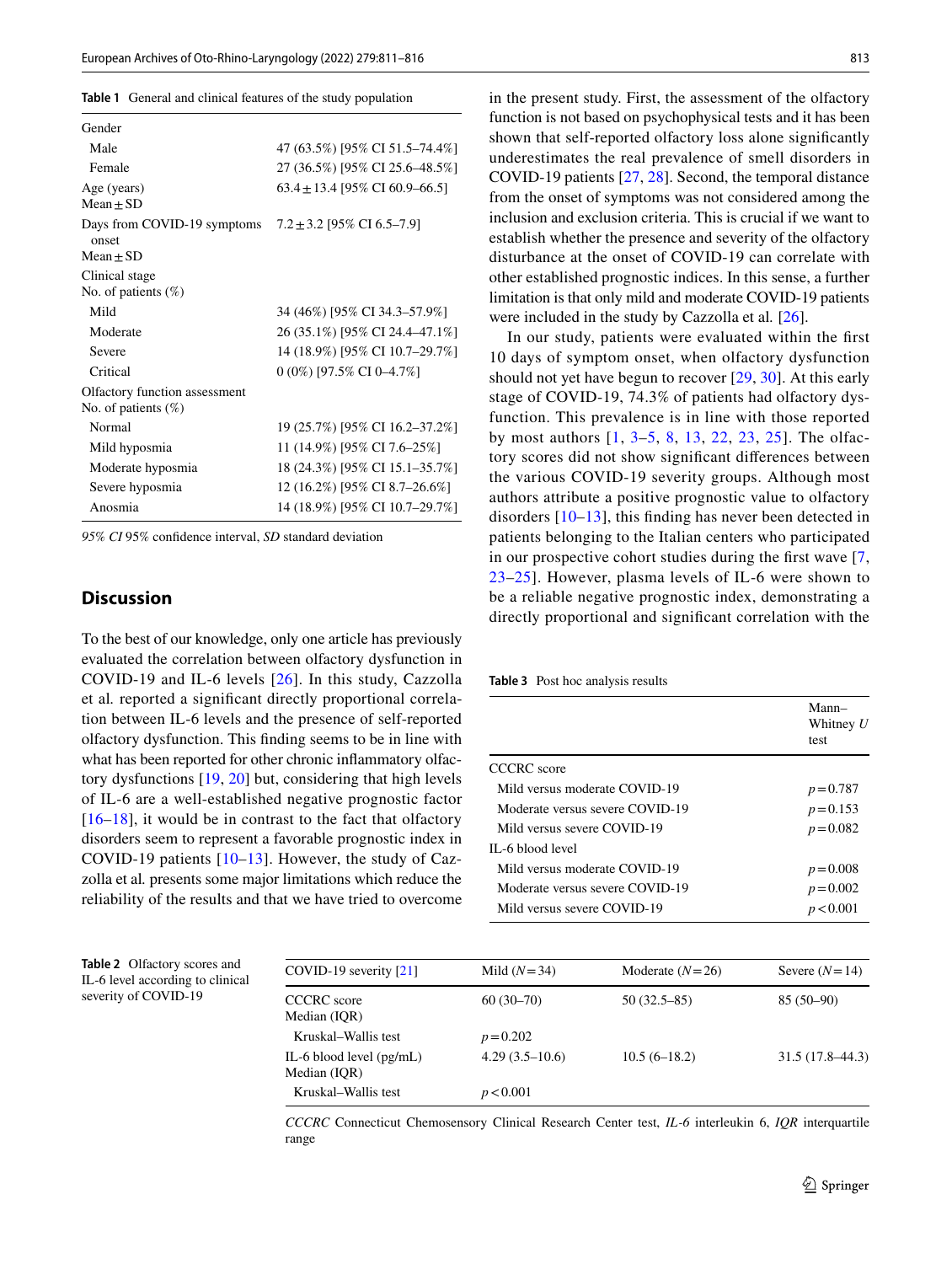

<span id="page-3-0"></span>**Fig. 1** Correlation analysis between IL-6 plasma level and CCCRC scores

severity of the clinical picture of COVID-19. The diferences between the median IL-6 blood level were signifcant not only between patients with severe COVID-19 and those with mild and moderate forms but also between subjects with mild and moderate clinical pictures. This supports our hypothesis that serum IL-6 levels refect the severity of major organ involvement. The correlation between olfactory scores and IL-6 levels was therefore weak and not signifcant.

Our fndings give support to two main hypotheses. First, the prognostic value of olfactory disturbances appears to be signifcantly less strong than other clinical and laboratory data such as IL-6. The data presented in the literature to date are discordant, often retrospective and based on the only self-reported olfactory loss or with the need for hospitalization as the only prognostic outcome. Second, the pathogenesis of olfactory dysfunctions in COVID-19 is more likely caused by a local inflammatory [[31](#page-5-7)[–33](#page-5-8)] process than a systemic cytokine storm that then damages the olfactory epithelium. In this infammatory process, it is not excluded that locally produced IL-6 may play a role in the genesis of olfactory dysfunction by acting on neurons [[34\]](#page-5-9) or glial cells [[35](#page-5-10)] as occurs in other infammatory and post-viral smell disorders [[19,](#page-4-10) [36\]](#page-5-11). It would have been interesting to determine IL-6 levels in nasal mucus but this was not possible due to technical problems at the time of this study. However, any nasal production of IL-6 within the olfactory

epithelium is likely insufficient to significantly contribute to serum IL-6 levels.

This study has some limitations. The number of patients included in the study is not yet sufficient to draw firm conclusions. While there is a risk we have rejected signifcant association between olfactory scores and IL-6 levels due to type 2 statistical error, we did have sufficient participants to detect a strong and statistically signifcant correlation between COVID-19 severity and IL-6 which is a wellrecognized negative prognostic factor. In future studies, it would be useful to evaluate the correlations between olfactory scores and both serum and mucus levels of other proinfammatory cytokines such as IL-10, IL-12, IL-15 and TNF- $\alpha$  which are secreted by cells infected with SARS-CoV-2 [\[37](#page-5-12)] and involved in the cytokine storm at the base of the most severe cases of COVID-19 [\[38](#page-5-13)]. Moreover, it could be interesting to prospectively evaluate patients by monitoring the recovery of olfactory function and correlating it with IL-6 levels in the early stages of infection. It is well known that IL-6 can be both pro and anti-infammatory and suppresses the production of TNF- $\alpha$  [\[39](#page-5-14)]. TNF- $\alpha$  is increased in the olfactory mucosa following SARS-CoV-2 infection and causes damage to olfactory sensory neurons (OSNs) [[40](#page-5-15)]. Perhaps elevated systemic IL-6 leads to reduced TNF-α production in olfactory epithelium and limits damage to OSNs, therefore higher IL-6 early on could be associated with faster recovery of olfactory loss. We may not have been able to see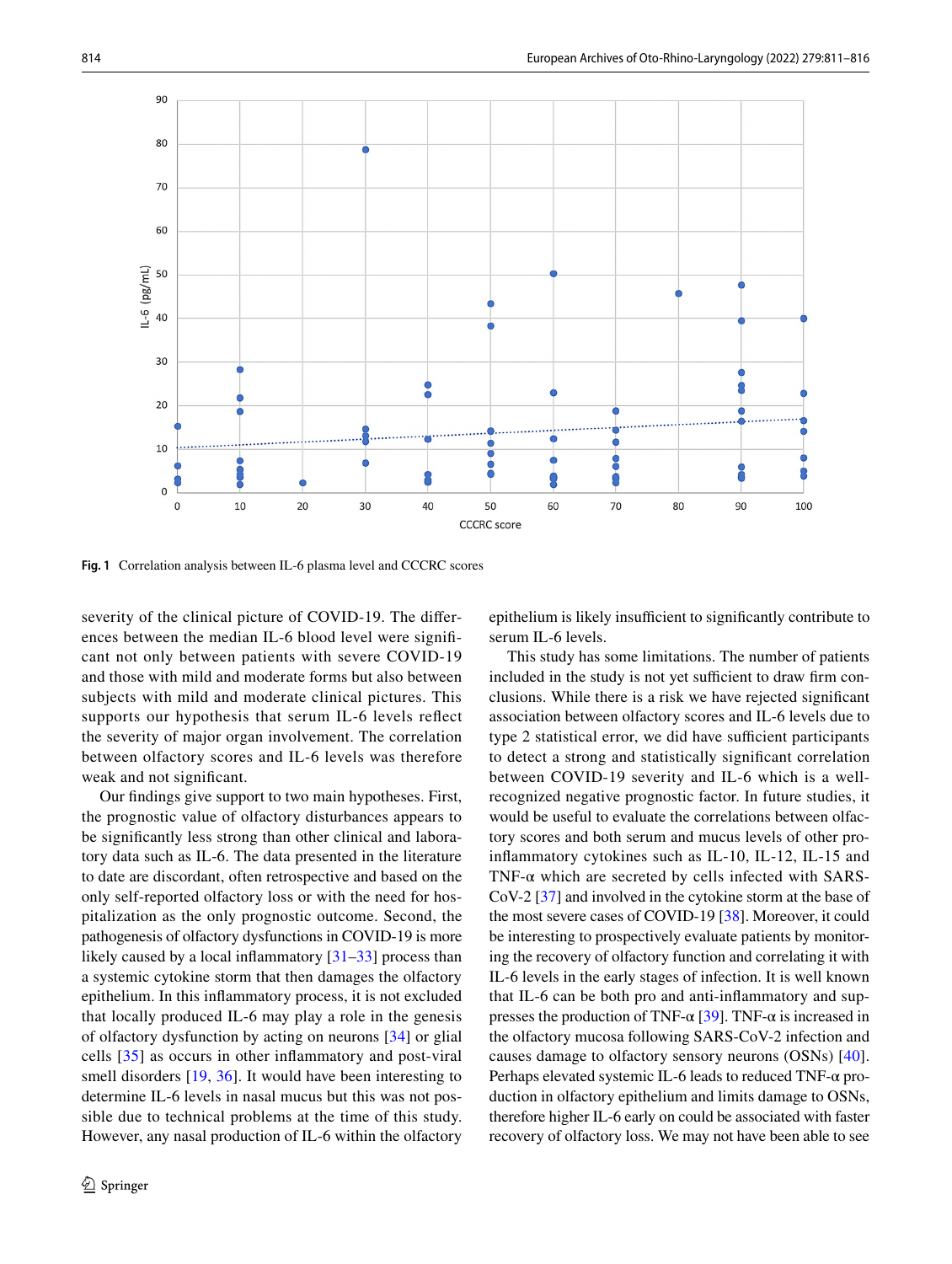this correlation as we tested patients in the earliest stages of the disease, during the phase of injury to the supporting cells but before the secondary loss of OSNs has occurred.

## **Conclusions**

In COVID-19 patients, psychophysical olfactory scores did not show signifcant correlations with the plasma levels of a well-recognized negative prognostic factor such as IL-6. This observation casts some shadows on the positive prognostic value of olfactory dysfunctions.

**Author contributions** LAV, ADV and GDR have full access to all the data in the study and take responsibility for the integrity of the data and the accuracy of the data analysis. Conceptualization and methodology: LAV, ADV, GDR. Acquisition, analysis and interpretation of the data: CP, FG, VF, GD. Statistical analysis: AFP, GD. Critical revision of the literature: GM, SB, AGF, FB, AP. Provision of resources: SB, AGF, FB, AP. Original draft preparation: LAV, ADV, GDR. Critical revision of the manuscript for important intellectual content: CH, SS, JRL, SLB. Supervision: GDR, AFP. All the authors read and approved the fnal version of the manuscript.

**Funding** Open access funding provided by Università degli Studi di Sassari within the CRUI-CARE Agreement.

#### **Declarations**

**Conflict of interest** None of the authors has a fnancial interest in any of the products, devices or drugs mentioned in this manuscript.

**Open Access** This article is licensed under a Creative Commons Attribution 4.0 International License, which permits use, sharing, adaptation, distribution and reproduction in any medium or format, as long as you give appropriate credit to the original author(s) and the source, provide a link to the Creative Commons licence, and indicate if changes were made. The images or other third party material in this article are included in the article's Creative Commons licence, unless indicated otherwise in a credit line to the material. If material is not included in the article's Creative Commons licence and your intended use is not permitted by statutory regulation or exceeds the permitted use, you will need to obtain permission directly from the copyright holder. To view a copy of this licence, visit <http://creativecommons.org/licenses/by/4.0/>.

### **References**

- <span id="page-4-0"></span>1. Petrocelli M, Ruggiero F, Baietti AM, Pandolf P, Salzano G, Salzano FA et al (2020) Remote psycophysical evaluation of olfactory and gustatory functions in early-stage coronavirus disease 2019 patients: the Bologna experience of 300 cases. J Laryngol Otol 134:571–576
- 2. Parma V, Ohla K, Veldhuizen MG, Niv MY, Kelly CE, Bakke AJ et al (2020) More than smell—COVID-19 is associated with severe impairment of smell, taste, and chemesthesis. Chem Senses 45:609–622
- <span id="page-4-14"></span>3. Vaira LA, Lechien JR, Khalife M, Petrocelli M, Hans S, Distinguin L et al (2021) Psychophysical evaluation of the olfactory

function: European multi-center study on 774 COVID-19 patients. Pathogens 10:E62.<https://doi.org/10.3390/pathogens10010062>

- 4. Spinato G, Fabbris C, Polesel J et al (2020) Alterations in smell or taste in mildly symptomatic outpatients with SARS-CoV-2 infection. JAMA 323(20):2089–2090
- <span id="page-4-1"></span>5. Sedaghat AR, Gengler I, Speth MM (2020) Olfactory dysfunction: a highly prevalent symptom of COVID-19 with public health signifcance. Otolaryngol Head Neck Surg 163(1):12–15
- <span id="page-4-2"></span>6. Moein ST, Hahemian SMR, Mansourafshar B, Khorram-Tousi A, Tabarsi P, Doty RL (2020) Smell dysfunction: a biomarker for COVID-19. Int Forum Allergy Rhinol 10(8):944–950
- <span id="page-4-16"></span>7. Vaira LA, Hopkins C, Petrocelli M et al (2020) Do olfactory and gustatory psychophysical scores have prognostic value in COVID-19 patients? A prospective study of 106 patients. J Otolaryngol Head Neck Surg 49(1):56
- <span id="page-4-15"></span>8. Speth MM, Singer-Cornelius T, Oberle M, Gengler I, Brockmeier SJ, Sedaghat AR (2020) Olfactory dysfunction and sinonasal symptomatology in COVID-10: prevalence, severity, timing, and associated characteristics. Otolaryngol Head Neck Surg 163(1):114–120
- <span id="page-4-3"></span>9. Hopkins C, Vaira LA, De Riu G (2020) Self-reported olfactory loss in COVID-19: is it really a favorable prognostic factor? Int Forum Allergy Rhinol 10:926
- <span id="page-4-4"></span>10. Lechien JR, Ducarme M, Place S et al (2020) Objective olfactory fndings in hospitalized severe COVID-19 patients. Pathogens 9(8):E627
- 11. Yan CH, Faraji F, Prajapati DP, Ostrander BT, DeConde AS (2020) Self-reported olfactory loss associates with outpatient clinical course in COVID-19. Int Forum Allergy Rhinol 10(7):821–831
- 12. Izquierdo-Dominguez A, Rojas-Lechuga MJ, Chiesa-Estomba C et al (2020) Smell and taste dysfunctions in COVID-19 are associated with younger age in ambulatory settings—a multicenter cross-sectional study [published online June 17, 2020]. J Investig Allegros Clin Immunol.<https://doi.org/10.18176/jiaci.0595>
- <span id="page-4-5"></span>13. Lechien JR, Chiesa-Estomba CM, Vaira LA, De Riu G, Cammaroto G, Idrissi YC et al (2020) Epidemiological, otolaryngological, olfactory and gustatory outcomes according to the severity of COVID-19: a study of 2579 patients. Eur Arch Otorhinolaryngol. <https://doi.org/10.1007/s00405-020-06548>
- <span id="page-4-6"></span>14. Le Bon SD, Horoi M (2020) Is anosmia the price to pay in an immune-induced scorched-earth policy against COVID-19? Med Hypotheses 143:109881. [https://doi.org/10.1016/j.mehy.2020.](https://doi.org/10.1016/j.mehy.2020.109881) [109881](https://doi.org/10.1016/j.mehy.2020.109881)
- <span id="page-4-7"></span>15. Coomes EA, Haghbayan H (2020) Interleukin-6 in COVID-19: a systematic review and meta-analysis. Rev Med Virol 30:1–9
- <span id="page-4-8"></span>16. Liu F, Li L, Xu M, Wu J, Luo D, Zhu Y et al (2020) Prognostic value of interleukin-6, C-reactive protein, and procalcitonin in patients with COVID-19. J Clin Virol 127:104370
- 17. Aziz M, Fatima R, Assaly R (2020) Elevated interleukin-6 and severe COVID-19: a meta-analysis. J Med Virol 92:2283–2285
- <span id="page-4-9"></span>18. Herold T, Jurinovic V, Arnreich C, Lipworth BJ, Hellmuth JC, von Bergwelt-Baildon M et al (2020) Elevated levels of IL-6 and CRP predict the need for mechanical ventilation in COVID-19. J Allergy Clin Immunol 146:128–136
- <span id="page-4-10"></span>19. Henkin RI, Schmidt L, Velicu I (2013) Interleukin 6 in hyposmia. JAMA Otolaryngol Head Neck Surg 139:728–734
- <span id="page-4-11"></span>20. Raf AC, Lieu S, Melamed JL, Melamed ML, Quan Z, Ponda M et al (2008) Relationship of impaired olfactory function in ERSD to malnutrition and retained uremic molecules. Am J Kidney Dis 52:102–110
- <span id="page-4-12"></span>21. Tian S, Hu N, Lou J et al (2020) Characteristics of COVID-19 infection in Beijing. J Infect 80:401–406
- <span id="page-4-13"></span>22. Vaira LA, Deiana G, Fois AG, Pirina P, Madeddu G, De Vito A et al (2020) Objective evaluation of anosmia and ageusia in